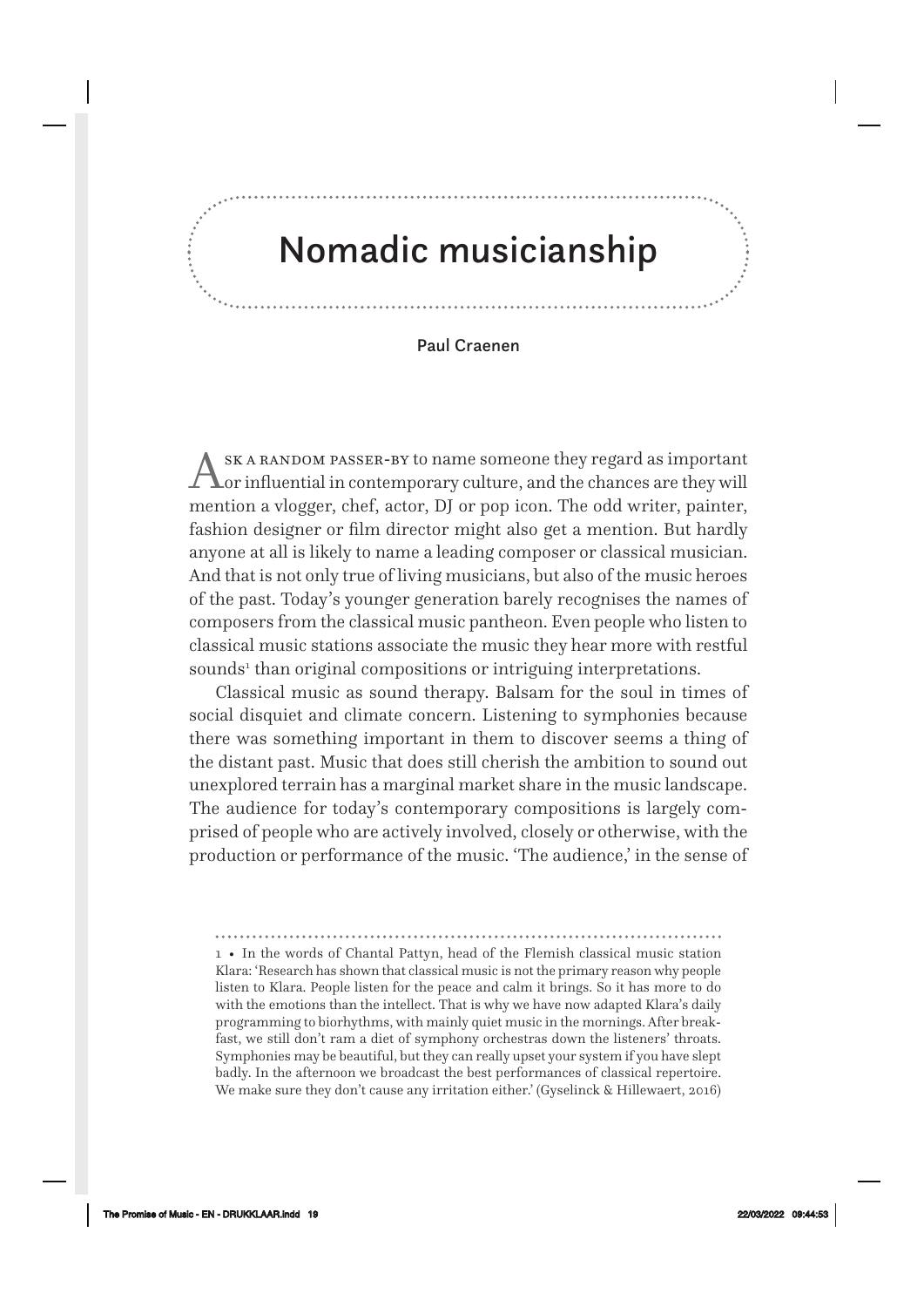the anonymous consumer, has disappeared and made way for small, though often loyal and committed 'communities'.<sup>2</sup>

Art music $^{\rm 3}$  is relatively isolated, not only in the broader world of culture, but also within the professional arts field. Creators in neighbouring disciplines such as contemporary dance or theatre are still happy to work with composers or music ensembles, but the collaboration generally seems to be based mainly on opportunities and shared interests or visions rather than a deep familiarity with what is happening in the field of art music. Although this observation applies just as much in the opposite direction, it demonstrates the fact that art music is no longer a source of inspiration for the other arts.

Things have not always been this way. At the beginning of the nineteenth century, the practice of music rose rapidly from a subordinate and decorative art form to become the most prominent in bourgeois culture. This ascending status was accompanied by a growing awareness that music can reveal a reality that is inaccessible to language, although not without effort from the listener. Partly under the influence of eighteenth- century idealism and the philosophical ideas of Immanuel Kant, in early- Romantic music, listening was discovered to be an activity, something that listeners had to do for themselves (Bonds, 2006). That insight gave listeners opportunities for personal development, but also entailed responsibilities. Listening was elevated to a task and an art, with the distinction between experts and amateurs gaining in importance. At the end of the nineteenth century, silent listening in concert halls became standard practice (Smithuijsen, 2001). Half a century later, the philosopher and sociologist Theodor Adorno devised a scale of listening typologies: right at the top was the expert listener who is capable of hearing structure and listening to music 'with understanding' (Adorno, 1941, 1976). These developments can each be placed in their own cultural

<sup>2 •</sup> Many festivals of new music have been able to sustain or even expand their audience in the last few decades. They serve as annual meetings for the new music community, which somewhat disguises the fact that contemporary art music is seldom included in concert programmes beyond the festival circuit.

<sup>3 •</sup> In the rest of this article I use the term 'art music' for classical music in the broad sense, including early or contemporary composed music, as well as improvised or jazz music that is not driven mainly by commercial motives, but as an expression of artistic practice.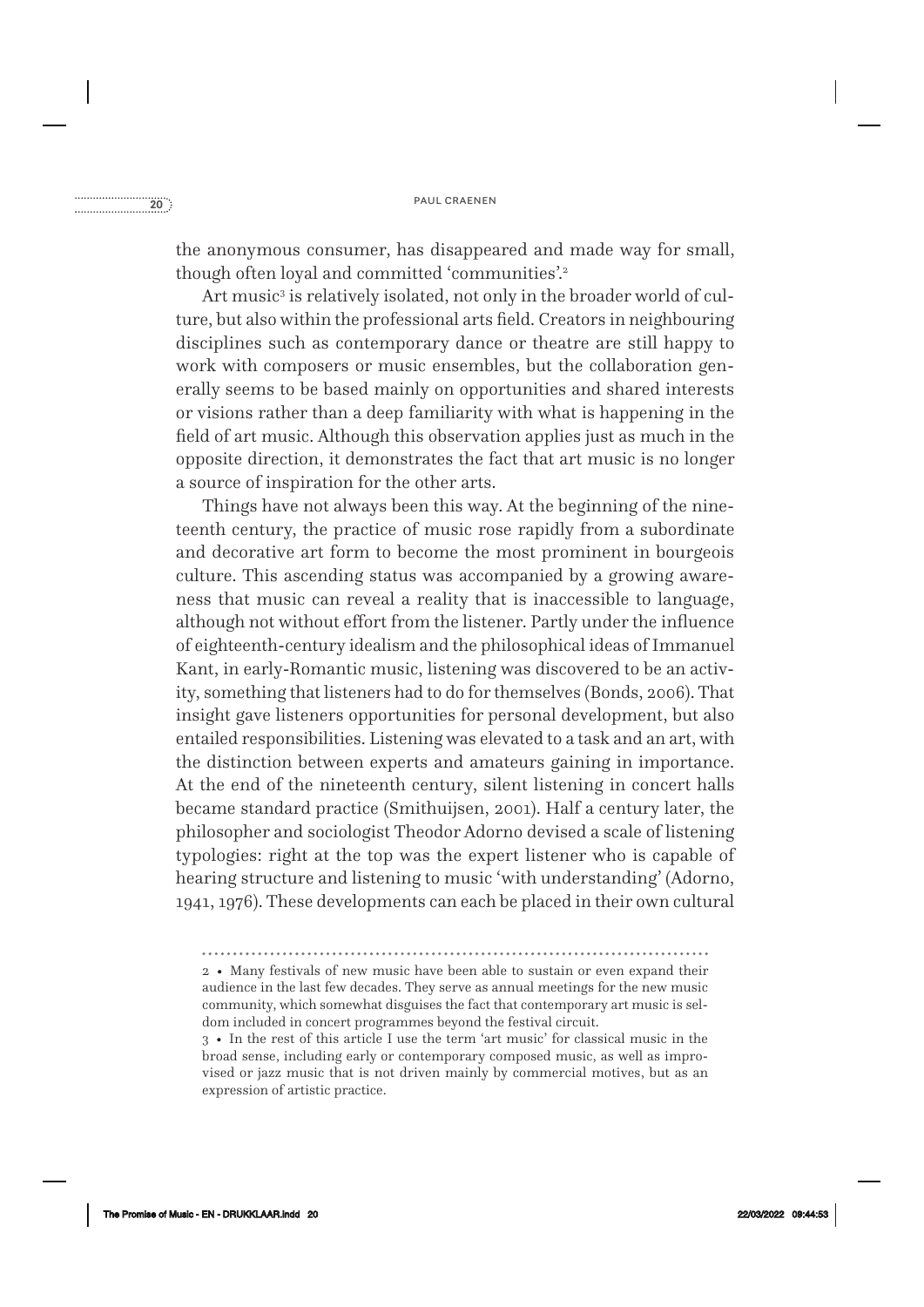#### nomadic musicianship<br>
21<sub>1111111111111111111111111111111</sub>

and historical context, but first and foremost they are all expressions of a belief that music can provide a meaningful experience if the listener makes the effort to focus entirely on what is unfolding within the music itself. This 'Great Listening' (Schönberger, 2005) helped lay the basis for the emancipation of instrumental music in the early nineteenth century; it is no coincidence that this was the period when many European conservatories were founded. In a relatively short space of time, an independent art form developed with its own concert halls, commercial music publishers and increasingly professional music production apparatus and associated educational infrastructure. The growing autonomy of music was chiefly apparent in popular instrumental genres such as the symphony, string quartet and sonata, genres in which form and content merged entirely into one. This prompted the writer Walter Pater to make the oft-cited remark that all art constantly aspires to the condition of music.

How credible does this statement sound today? And what are the implications for art music if its significance is no longer recognised by the outside world? In this article I explore these questions from the perspective of the heirs of the heyday of classical music: the conservatories and their students.

#### The ambivalent resilience of art music

We can think of various reasons why the names of the flagbearers of art music sound less familiar today. There are the sociological analyses that, building on Pierre Bourdieu's analysis of social classes (Bourdieu, 1979), emphasise the elitist nature of classical music and its lack of social representativeness. However, elitism does not have to impair visibility. On the contrary, since 1820 elitist and popular culture have gone hand in hand in music production, as two sides of the same market mechanism (Sabbe, 1996). Furthermore, the distinction between high and low culture lost much of its significance a long time ago. Intellectuals and politicians, but also artists, today identify all too eagerly with popular music culture.

Another often- cited explanation is that classical music's problem lies not in the music itself, but in the concert format. For example, according to the social scientist Hans Abbing, the classical concert with its silent audience and public codes of conduct has not adapted to the current

The Promise of Music - EN - DRUKKLAAR.indd 21 22/03/2022 09:44:53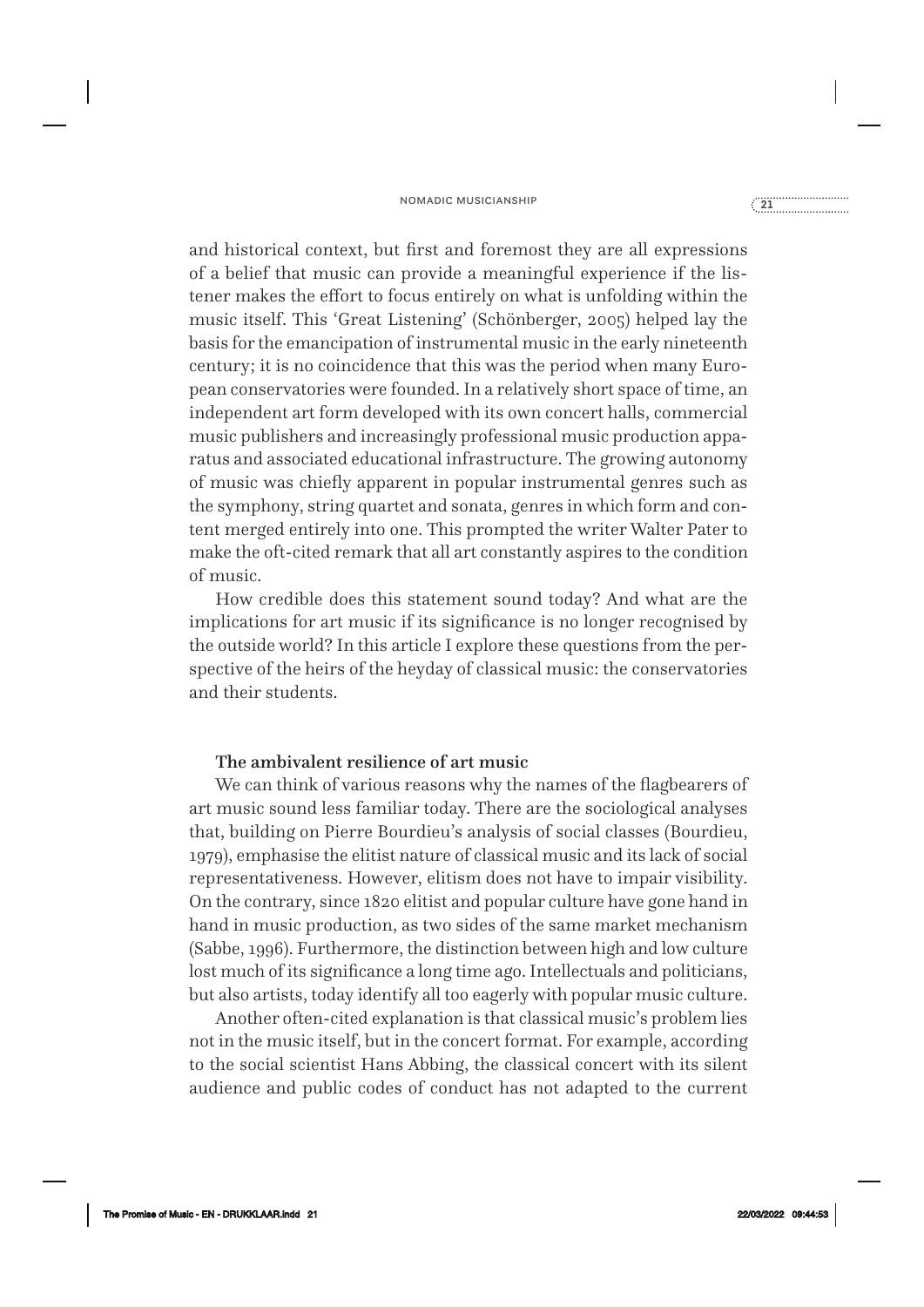*zeitgeist,* which demands a more informal approach (Abbing, 2006). There is undoubtedly some truth in this analysis, but what it fails to fully appreciate is the fact that new generations of young, talented musicians keep appearing on the scene who strive, as passionately as ever, for a professional career in the field of early, classical or contemporary music.

This touches on an ambivalent aspect of the status of art music that has not been sufficiently explored. There is a striking discrepancy between the loss of visibility of art music in the public domain and its internal dynamic, which seems to be holding up reasonably well.4 Despite everything, classical music's survival skills seem to be surprisingly robust. It is 'the toughest zombie of all the dying art forms' (Gyselinck, 2017). Critics will argue that it is a system being kept alive with artificial respiration, with conservatories also playing an important role in that. Nevertheless, there is no sign yet of a sense of irrelevance on the supply side, among the young musicians themselves. Even the COVID-19 crisis, which temporarily brought all of the performing arts to a standstill and shrouded their future in doubt, did not stop a more or less stable number of talented young musicians from registering for the annual entrance exams at conservatories almost everywhere in Europe.5 For the time being, classical music has maintained its appeal as a professional practice, at least among those who came into contact with music education at an early age. That latter point is very significant in the Dutch context. The spending cuts on culture since 2011 have ravaged the music schools, and that is now also greatly affecting the Dutch conservatories: whereas in 2006 slightly more than half of the students admitted were of Dutch origin, in 2020 that figure had fallen to only a little over thirty percent (Zembla, 2021; fewer than twenty percent in The Hague).

4 • In an earlier publication, Abbing (2002) suggested that the contrast between the often weak economic position of artists and the appeal of the artist's profession is due to a mythology internalised by artists, who place art (in his view incorrectly) outside the economic sphere by attributing to it a sacred status. Abbing's perspective was based mainly on the situation in the visual arts at that time, but to my mind he also devoted too little attention to the role of the medium and the artistic experience itself for an understanding of the described discrepancy in art music.

5 • Based on an informal survey; application figures are often not available or sometimes difficult to verify.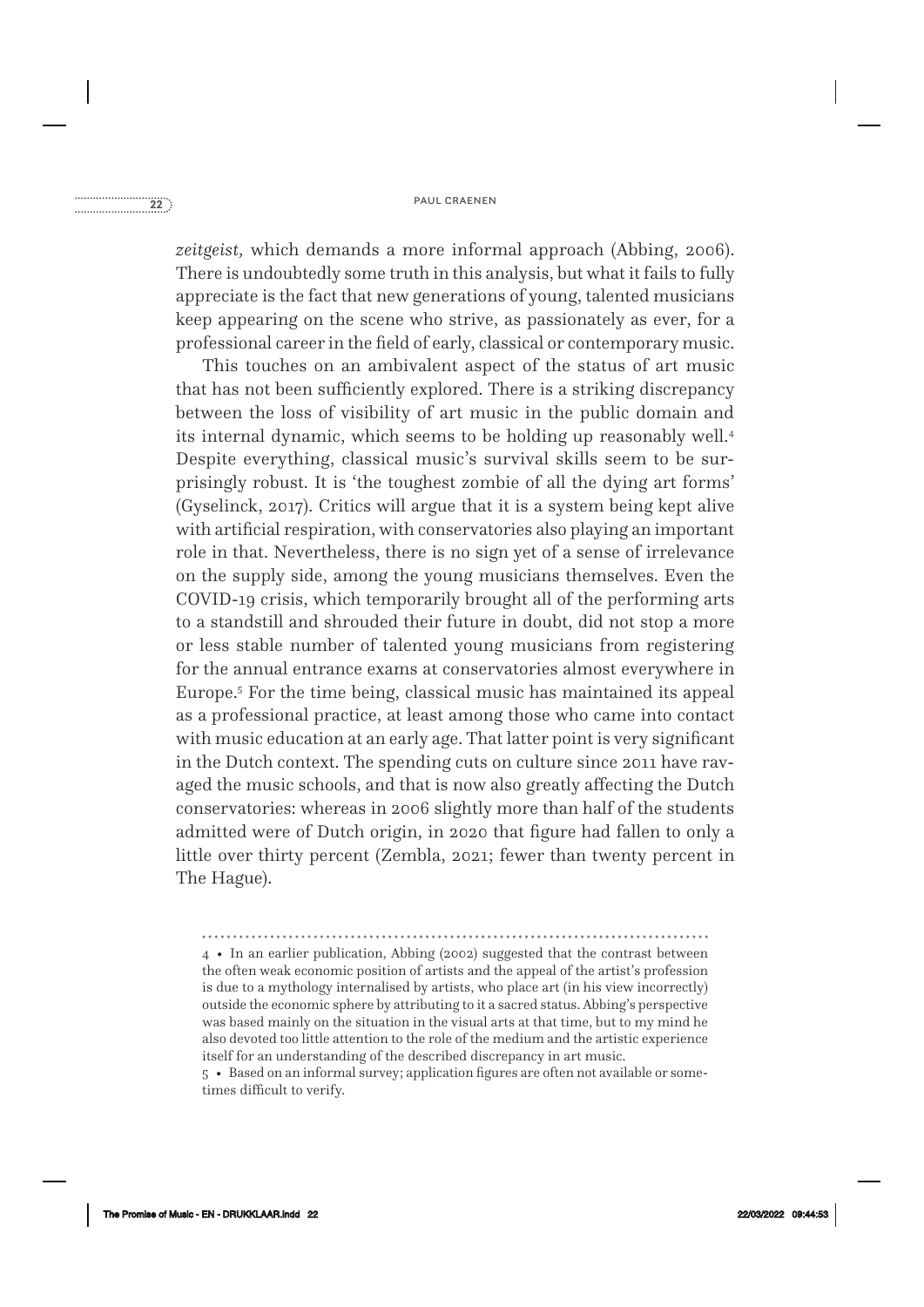#### nomadic musicianship<br> **23**<br>
23

This shows once again that classical music's life insurance lies not with an abstract audience that has to be enticed to the concert hall with creative communication strategies, but still primarily with its practitioners. Classical music is more than ever a 'Musica Practica' (Barthes, 1977), more for doers than devotees. Nevertheless, the contrast between the young tigers on the stage and the generally older audience in the hall creates a precarious situation that weighs on the future prospects of music students. And then there are the new perspectives in cultural criticism that focus on themes such as inclusion, gender and decolonisation. From those vantage points, the classical music culture is a target that can easily be 'framed' as white, male and colonial, which calls into question the choice to study classical music, and by extension early and contemporary music.

We hear an echo of this in some of the contributions by students in this publication, although here too the message is ambiguous, since the students themselves embody the great diversity that characterises the student populations of our conservatories. Despite the criticism that classical music culture sometimes faces today for its European history and identity, it still retains its appeal for talented musicians worldwide. But music students do appear to be very aware of being caught between the musical legacies of the past and today's moral and social imperatives. They are therefore searching for new ways of positioning themselves and more freedom of movement in their music practice. And it seems that they want to start by throwing off the chains that have condemned art music to its aforementioned isolation.

#### Form, content and engagement

To better understand this urge for freedom among the young generation of music students, it is useful to place the familiar socio- cultural explanations temporarily between brackets and return our attention to one of the most characteristic properties of art music. In the earlier quotation from Walter Pater, music was described as an art form in which form and matter converge:

All art constantly aspires towards the condition of music. For while in all other works of art it is possible to distinguish the matter from the form,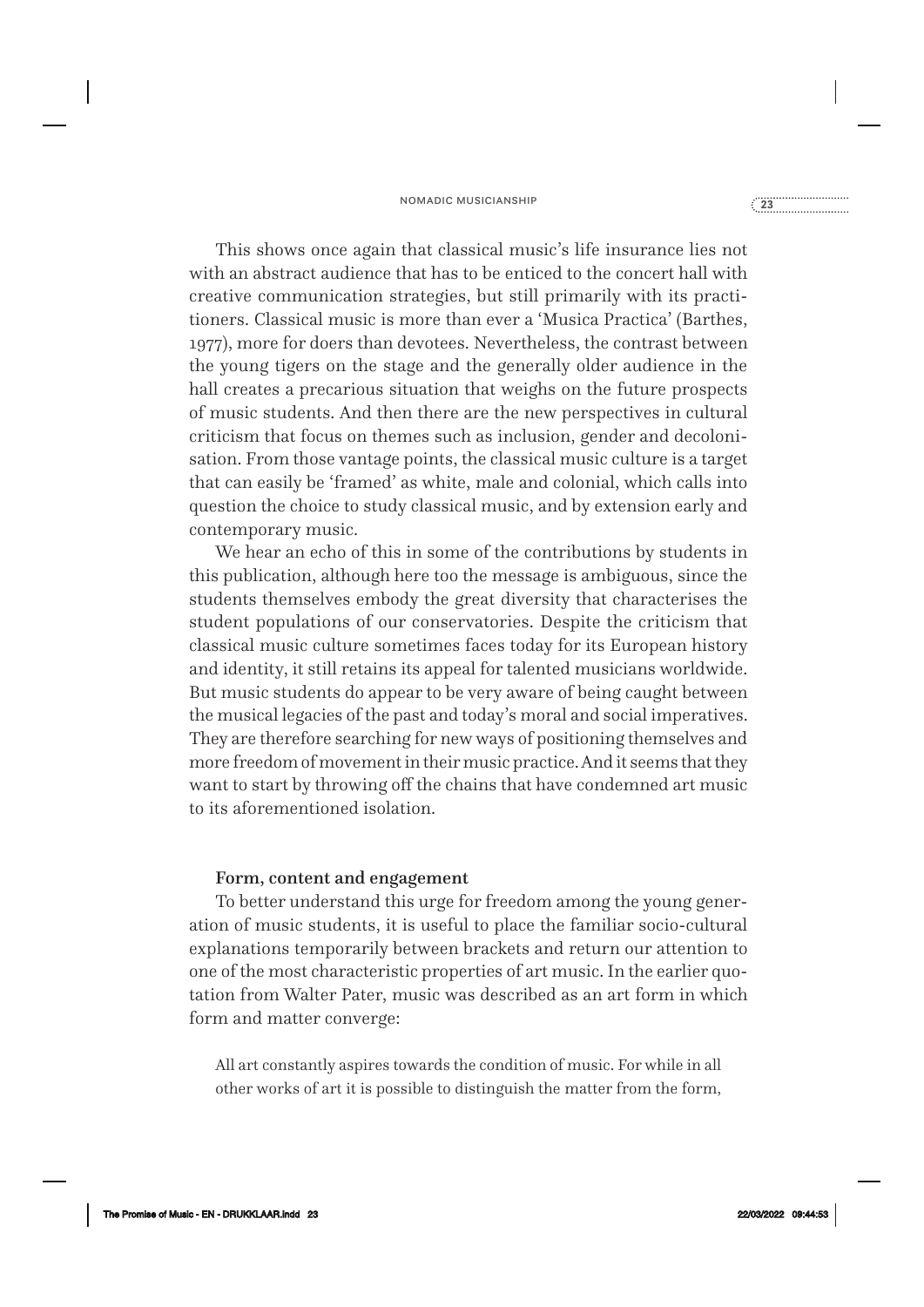## paul craenen **24**<br> **paul craenen 24**<br> **paul craenen and craenen and craenen paul craenen paul craenen and craenen and craenen paul craenen and craenen and craenen and craenen and craenen and craenen and craenen and craenen**

and the understanding can always make this distinction, yet it is the constant effort of art to obliterate it […]. Art, then, is thus always striving to be independent of the mere intelligence, to become a matter of pure perception, to get rid of its responsibilities to its subject or material […]. It is the art music which most completely realises this artistic ideal, this perfect identification of form and matter, this strange chemistry […]. (Pater, 1877)

In this quote, Pater was clearly thinking mainly of 'absolute' music, music that is not at the service of a story or an extra- musical programme, but seems to find its form and raison d'être entirely within itself. Briefly, we could define this autonomy as the meaning we take from music through the relationships that unfold between notes, sounds and silences within the time of the sounding music. These 'formal relationships' are heard and experienced $\rm ^6$  most unambiguously in instrumental music, although they are equally present in vocal music.7

That Pater, at the end of the nineteenth century, could understand the coincidence of form and matter as a worthy ideal reminds us how much the view of the arts and music is determined by the *zeitgeist*. Today, it appears to be precisely its non- referential character, its 'autonomy', that works against music. If the autonomy of art music is not already being unmasked as a culturally situated expression or the manifestation of purported 'power relationships', the current *zeitgeist* demands that the arts – especially in a context of support and subsidies – be 'about something'. This suggests that music must be able to secure external validation of its social relevance, by virtue of a function or role that it plays in the world, or by explicitly showing how it can provide an arena for the contemporary themes and problems referred to above.<sup>8</sup> In this respect, qualities of music that have traditionally been associated with a relative abstraction or autonomy, such as composing relationships

8 • See also article pp. 105-115.

<sup>6 •</sup> Formality does not have to be seen as exclusively comprehensible by means of the intellect. It is primarily concerned with the ability to perceive the sound relationships literally 'formed' by the music, which could possibly be termed 'primary formalism' (Roes, 2021).

<sup>7 •</sup> Richard Barrett points out that vocal music has been audibly influenced by instrumental developments since the Baroque period (see p. 68).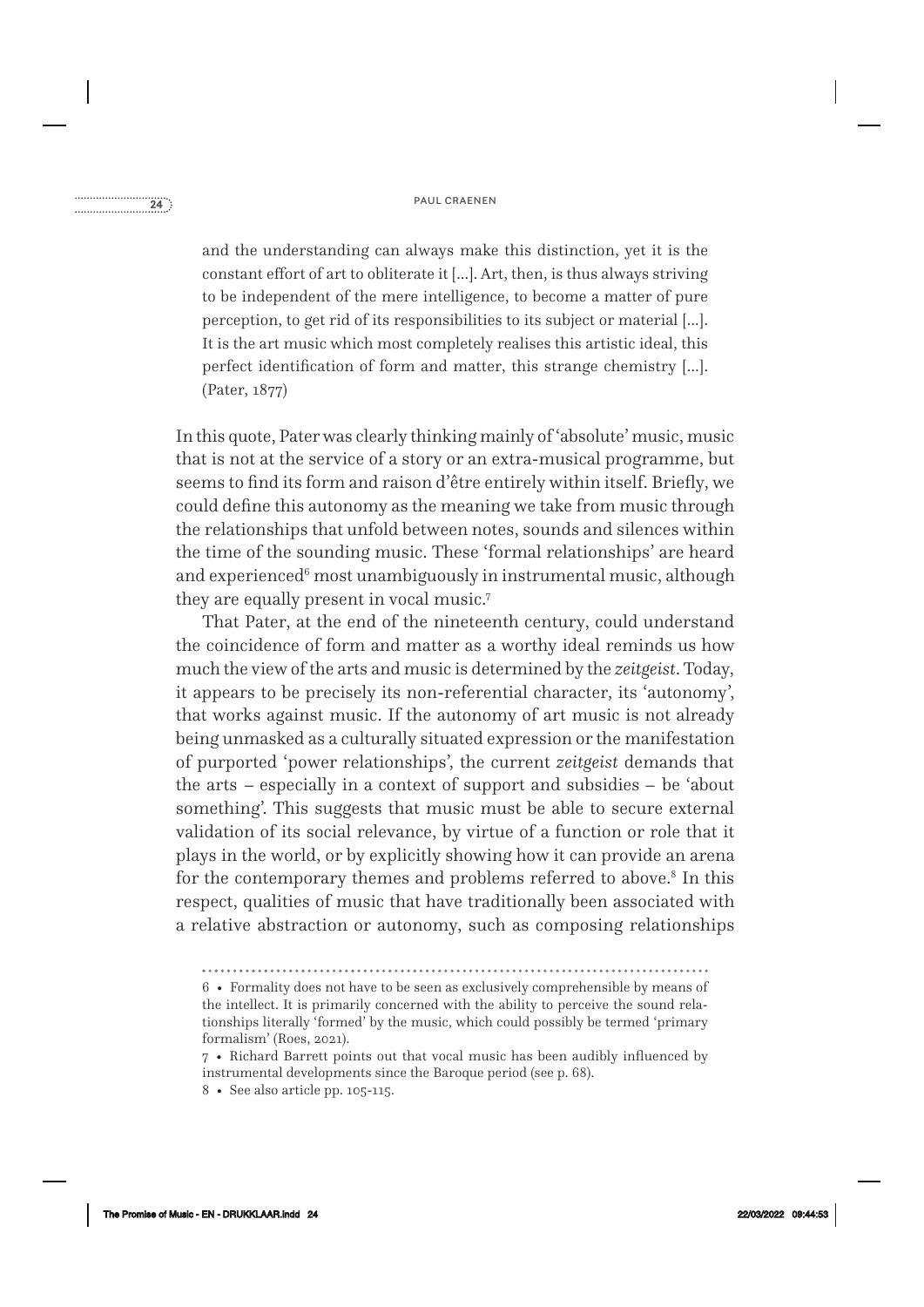### nomadic musicianship **<sup>25</sup>**

between tones (aptly encapsulated in the Dutch word *toonkunst,* 'the art of tones', a term that has fallen into disuse) seem to work against it.

Is it a coincidence that instrumental music has also faded into the background in commercial music culture? Music that does not use the human voice, which has no function on the dance floor or as a soundtrack for a film, seems to have disappeared entirely from the charts. Possible exceptions are phenomena such as 'neo- classical' piano music, of which, not coincidentally, it is also often argued that it has therapeutic benefits.<sup>9</sup> The music culture of young people today is expressed mainly in 'spoken word', beats and sound idioms that express collectivity, engagement and personal identity. Pop music has for some time been a practice ground for creating an identity, where verbal language and body language play a crucial role alongside music, music videos and fashion. It is also noticeable in art music that genres that convincingly combine music and visual language, such as music theatre, contemporary opera or installation art, can count on a more diverse audience (at least in terms of age) than the audience for symphonies, chamber music or early music, genres whose audiences have been growing older for decades.

However, it would be a mistake to seek solutions for the isolation of art music exclusively in a marriage with visual culture. The twentiethcentury multimedia culture has been transformed into a culture of technologically- mediated interaction and immersion. An example of this can be found in the growing interest in the integration of aspects of social media and gaming culture into new composed music (Ciciliani, 2021). This reflects the search for new ways of generating engagement, even in classical music. The programme notes for Listening Mutant 2021 (*Luistermutant 2021)*, a 'serious game' by composer Micha Hamel which, among other things, requires listeners to interact with the music of Felix Mendelssohn-Bartholdy, express the hope that game-driven engagement can partially compensate for the engagement that was lost with the loss of musical literacy and the dilution of the bourgeois ideal of *Bildung*.

The Promise of Music - EN - DRUKKLAAR.indd 25 22/03/2022 09:44:53

<sup>9 •</sup> The story of the Dutch pianist Joep Beving illustrates this. Playing the piano not only helped this marketer to recover from a burn- out, but also set him on the path to a successful music career in the neo- classical genre: https://www.tijd.be/cultuur/ muziek/joep- beving- een- burn- out- een- piano- en- spotify/10115143.html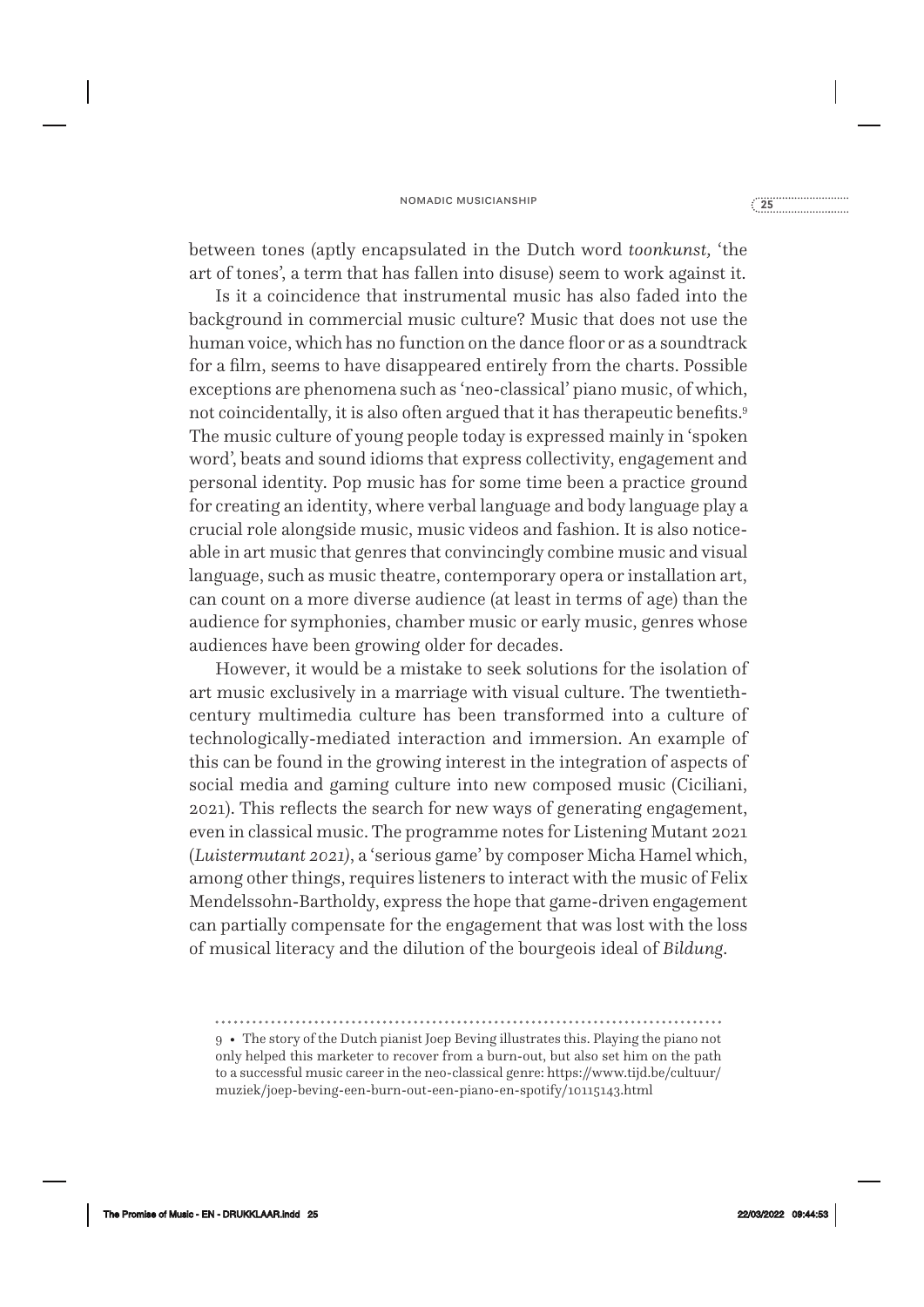When you're gaming, you need to engage with the game and are automatically connected with the game's subject. If you're an active participant in the production yourself, it really comes to life in a different way. Consequently, you're only allowed to attend our show if you'll participate, not if you just want to be a spectator. (Holland Festival, 2021)

The condition formulated above mirrors a general characteristic of computer games. The virtual environment of a game offers resistance and a challenge, and forces players to take responsibility for their own survival within that environment (Leino, 2021).<sup>10</sup> If you don't do your best, you will drop out of the game. But technologically- mediated game environments can also provide data feedback that can provide insight into how players interact with the game's environment. Besides enabling the game to adapt to the player's skills, over a longer timespan the data gives designers and creators input for the development of more complex games that respond steadily better and more intimately to the players' behaviour, interests and opportunities to interact. Thus it is the game, rather than the autonomous instrumental music in the quote from Pater, that seems to constitute a new ideal today towards which the arts, or some of them, could aspire.

To sum up, it is precisely those qualities that helped to facilitate the emancipation and expansion of nineteenth- century music are now contributing to its disconnection from other cultural and social fields, and above all from the listener. Although this analysis also applies in part to other artistic disciplines, music faces a problem that is specific to the medium. The intrinsic power of music to invoke a non-referential, $\mu$  self-fulfilling world seems also to be its weakness in the current *zeitgeist*, which attaches great importance to connectivity,

10 • It is, however, also worth considering developments in the margins of so- called 'non- games' or 'boring games,' whose object is not to accomplish anything or to reach a specific goal. By removing the competitive element, such non- games can be an instrument for meditation, exploration and self-expression (Leino, 2021).

11 • The referential is understood here in the direct, semantic sense. This does not alter the fact that every musical expression is culturally situated and can be interpreted as such. In music, we often find intentional references to other music or to the world, for example in musical citations or in the use of samples in pop and electronic music. However, recognising these references is not usually a prerequisite for a meaningful musical experience.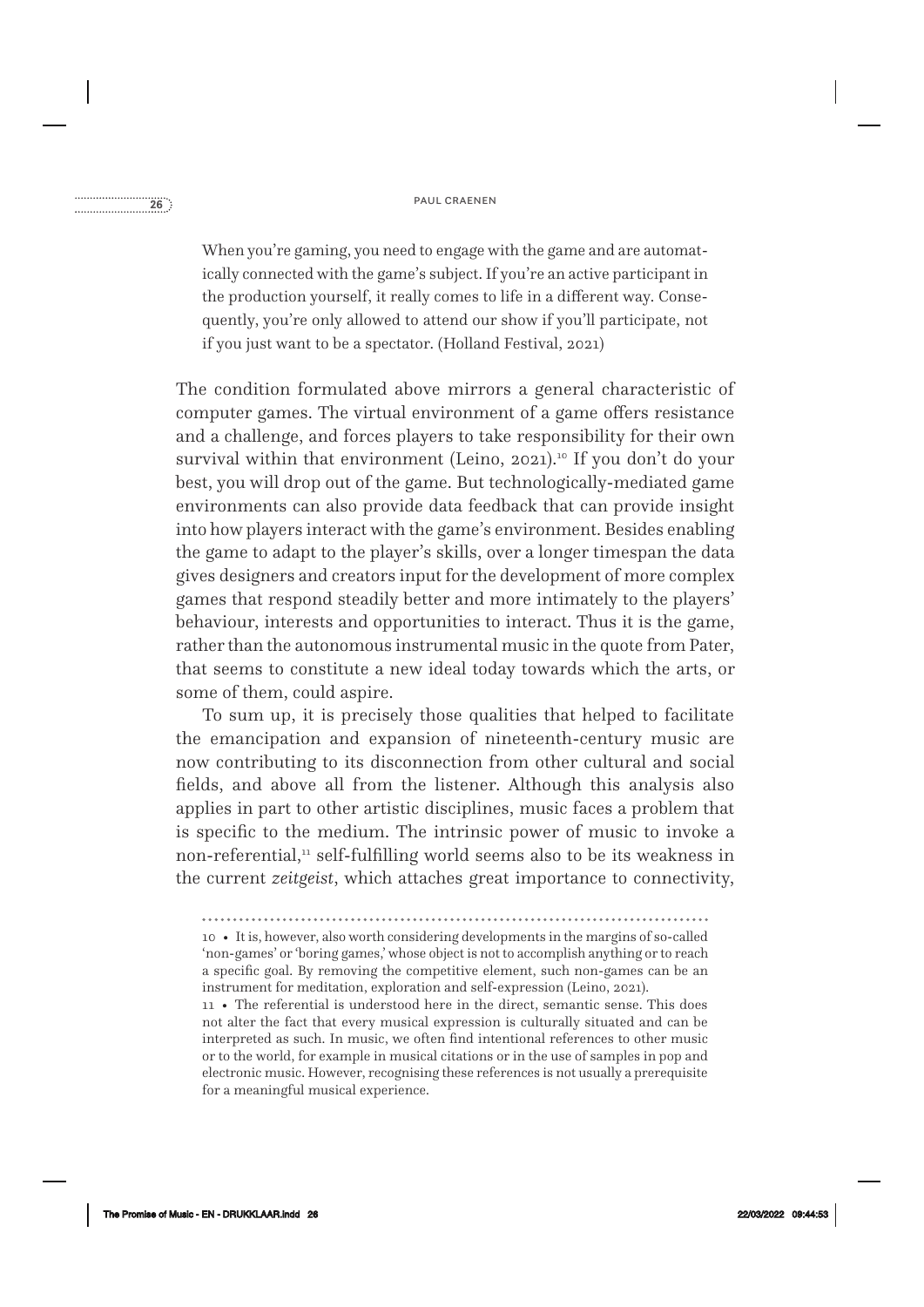data feedback and cultural symbolism. In the nineteenth and twentieth centuries, the autonomy of music represented its creative freedom, today its isolation.

#### Nomadic musicianship

The call for new connections resounds loud and clear in the ambitions of students at the Royal Conservatoire in The Hague. An analysis of 124 project proposals by master's students for their research or 'professional integration activities'  $(2020-21)^{12}$  showed that slightly more than half of them focus at least partly on themes or subjects outside their main study discipline.13 This could involve experimenting with musical cross- overs, but equally integrating other artistic disciplines such as dance, theatre; forms of expression that use language, such as poetry or 'storytelling' were surprisingly popular.14 This latter point once again suggests a need among young musicians to make a more explicit connection between their music practice and specific themes and subjects. These themes sometimes also constituted a more activist motivation, such as the trumpet player researching the gender gap in professional orchestras or the black<sup>15</sup> singer focusing on Afro-American female composers in her research and practice and literally giving a voice to the African diaspora.<sup>16</sup> In general, it is noteworthy that more students are taking advantage of the freedom of choice in the curriculum (and particularly in research) to seek connection with their own cultural identity.

12 • At the beginning of the second semester, first- year master's students are expected to submit a 'Master Project Proposal' in which they set out a theme connecting their main subject with a research theme of their own choice and professional integration activities. For the survey, 124 of these proposals were analysed and coded on the basis of specified key terms and themes.

<sup>13 •</sup> The tendency seems to be less strong among bachelor's students. See also article pp. 105-115.

<sup>14 •</sup> See also Ilona Sie Dhian Ho, Vivian de Graaff, Ilja Venema, Camilla Genee (2022). 'Classic Express Research project', *Research Catalogue.* https://www.researchcatalogue.net/view/1095438/1118852/0/0. Accessed on 21 January 2022.

<sup>15 •</sup> Some authors in this book prefer to write 'Black' with a capital letter, following recent tendencies fed by the Black Lives Matter movement. Since there is no general agreement on a uniform spelling at the time of this writing, we consider the choice of whether or not to use a capital letter to be each author's personal choice.

<sup>16 •</sup> See the contribution by Shanice Skinner (p. 99).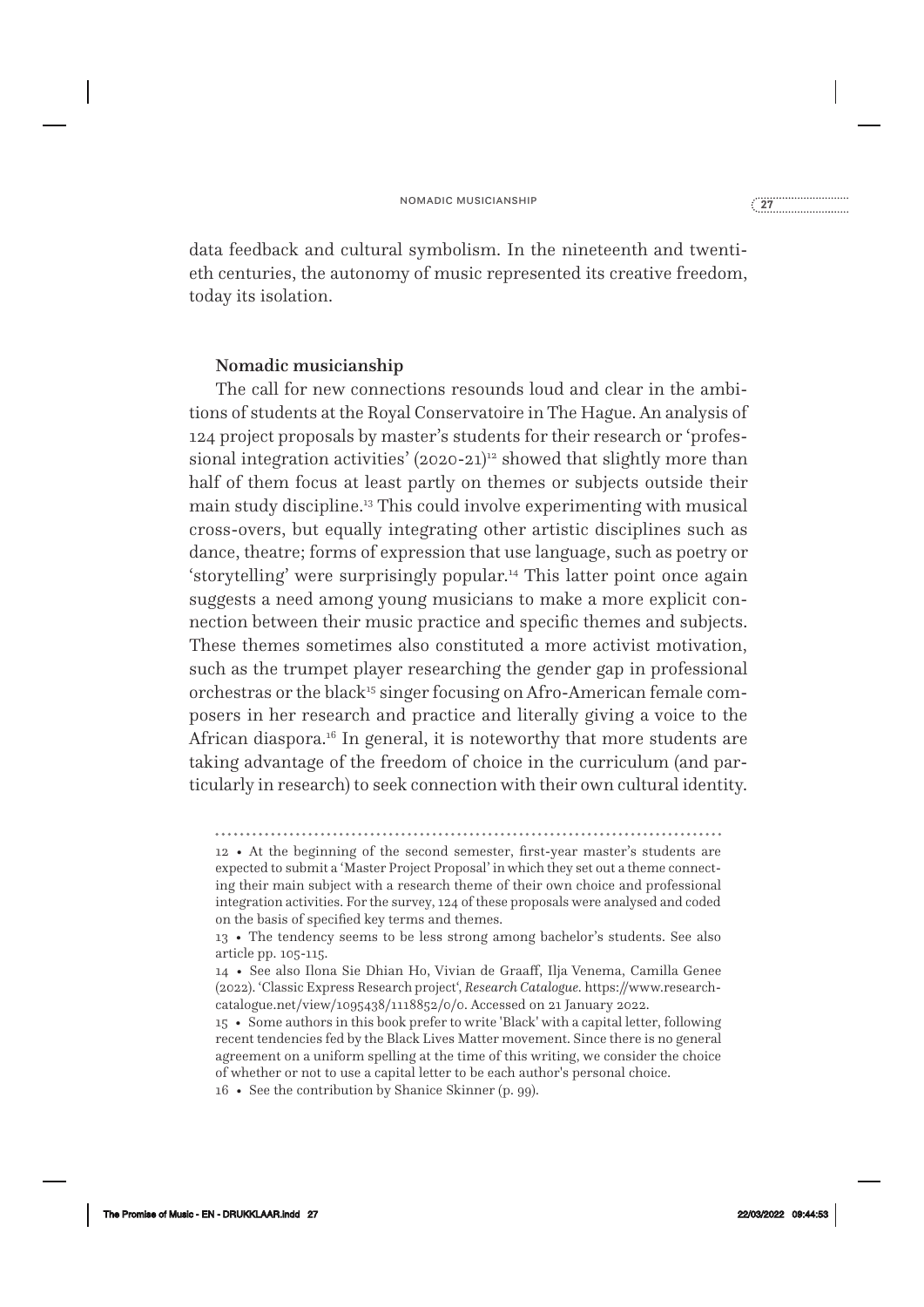## paul craenen **28**<br> **paul craenen 28**

Students also increasingly display an awareness that valuable knowledge and expertise that will help them in their future musical practice is also to be found outside the domain of music. Musicians in training who struggle with stage fright or performing under pressure resort to psychology, the neurosciences or sport sciences to learn more about the interaction between physical and mental processes when playing music. This provides more scientific underpinning for their music practice. Equally, however, the sciences can form a source of inspiration for artistic adventures. Take the guitarist who uses research into cross- modal perception phenomena as a starting point for creations combining musical and culinary sensations (Auesirinucroch, 2021), or the jazz pianist who takes the study of human speech as inspiration for humorously critical performances in which he gets the piano to 'speak' in the tones of well- known voices (Blanes, 2019).

Of course, the appeal of the multidisciplinary and transdisciplinary is nothing new in art music. In the last century it assumed various guises, from Dada to Fluxus and from the instrumental theatre and music films of Mauricio Kagel to the multimedia musical theatre of Heiner Goebbels. In general, we have seen a renewed interest in the theatrical and choreographic dimensions inherent to the performance of music in composed music since the turn of the millennium (Craenen, 2014; Hübner, 2014). In addition, digitisation has provided an important impulse for working with and combining different media. What is new, however, is that crossdisciplinary interests are to be found just as much today among students from the performing arts departments. Students increasingly turn to other disciplines in search of extra- musical inspiration or perspectives for the development of their practice. In the process, some pin their hopes on new technologies such as 'machine learning', artificial intelligence or virtual reality.<sup>17</sup> Once again, the fascination with these technologies seems to lie mainly in the fact that they allow for more direct connections with the audience, the environment and other disciplines.

The hunger for new connectivity leads to musical nomadism rather than the specialisations or in- depth research into materials and sources that drove innovations in much twentieth- century music. Although the

<sup>17 •</sup> See also the contributions by Celia Swart (p. 85), Petra Ruth Alexandry (p. 139) and Noppakorn Auesirinucroch (p. 81).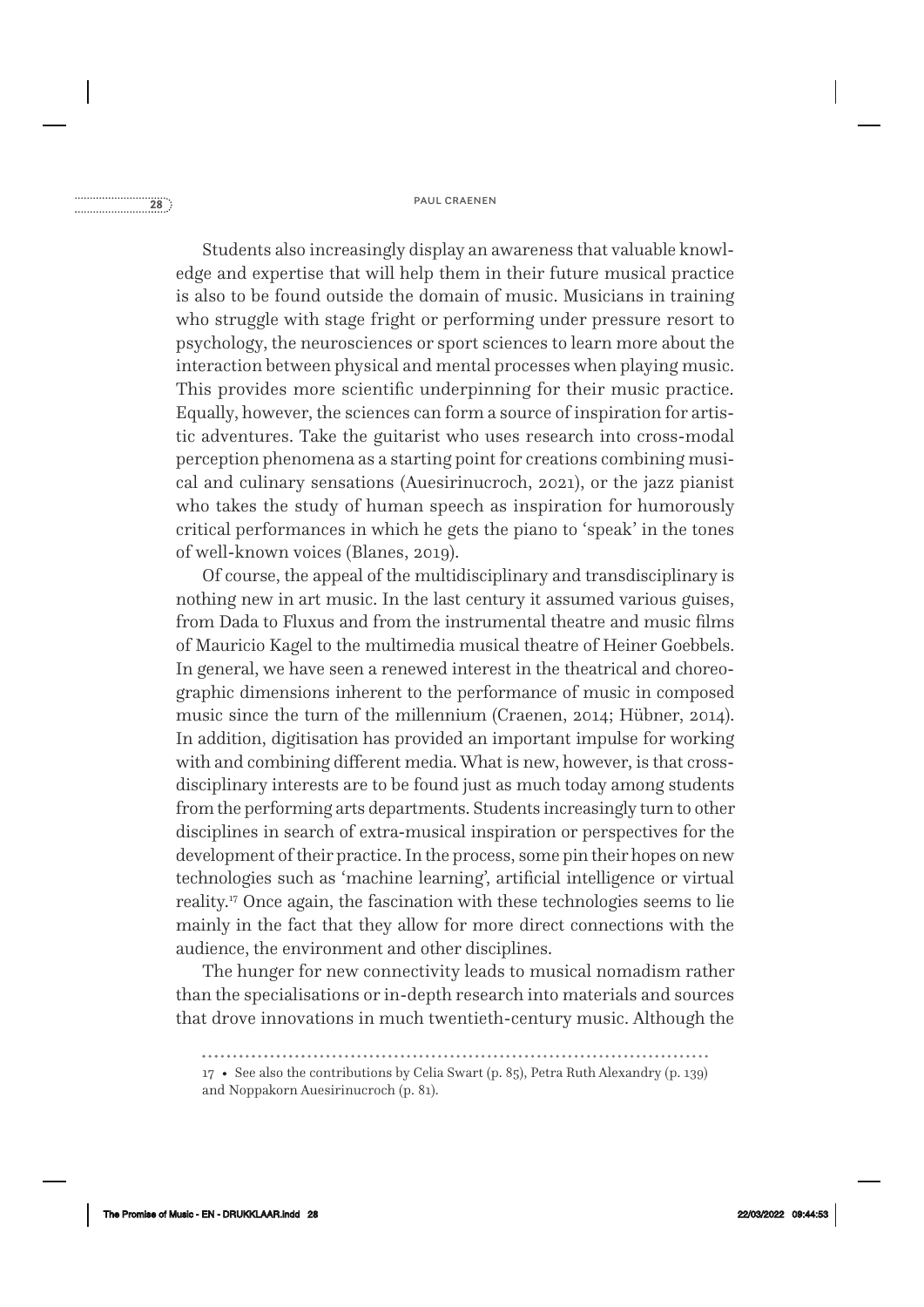situation differs depending on the musical discipline, we can generally speak of a more nomadic approach to the practice of music. The nomadic musician is driven by a combination of curiosity, scarcity of resources and a hunger for inspiring contacts, but above all by a desire to make a meaningful contribution to the world we live in.

#### The instrument and the curriculum

Is there something that holds this nomadic tribe together? Does it disperse in groups, each of which grows into a community with its own culture and specialisation, or does it retain a core that can be described as 'distinctly musical'? At first glance, the new connections being tested out by musicians today often seem to be temporary in nature. From the perspective of musical education and training, this raises the question of what the core expertise and artistry is that the nomadic musician must be able to fall back on. The answer to this question will vary according to the musical discipline, but the role of the musical instrument will undoubtedly have to be considered. Artistic identity in the world of professional music still relies to a large extent on the stable identity of musical instruments which have barely changed for at least a century, especially in the classical and performing disciplines (which still deliver the largest number of students at conservatories like The Hague). Most students who enrol at a conservatory have already been learning their craft intensively for years. In the process, they have moulded their minds and muscles to the shape, possibilities and culture of their instrument. This instrumental culture, with its repertoire and inspiring role models, sometimes offers a compelling frame of reference<sup>18</sup> for excellence and competition, but also a vista of stimulating possibilities for the music student.

The importance of this traditional core is seldom questioned when thinking about curriculum reform. The emphasis is on the development of meta-competences that can give new relevance to traditional craftsmanship (see further). There is also considerably more attention to improvisation (in practically every genre, see also article pp. 67-80).

<sup>18 •</sup> See the contribution by Laura von der Goltz (p. 41).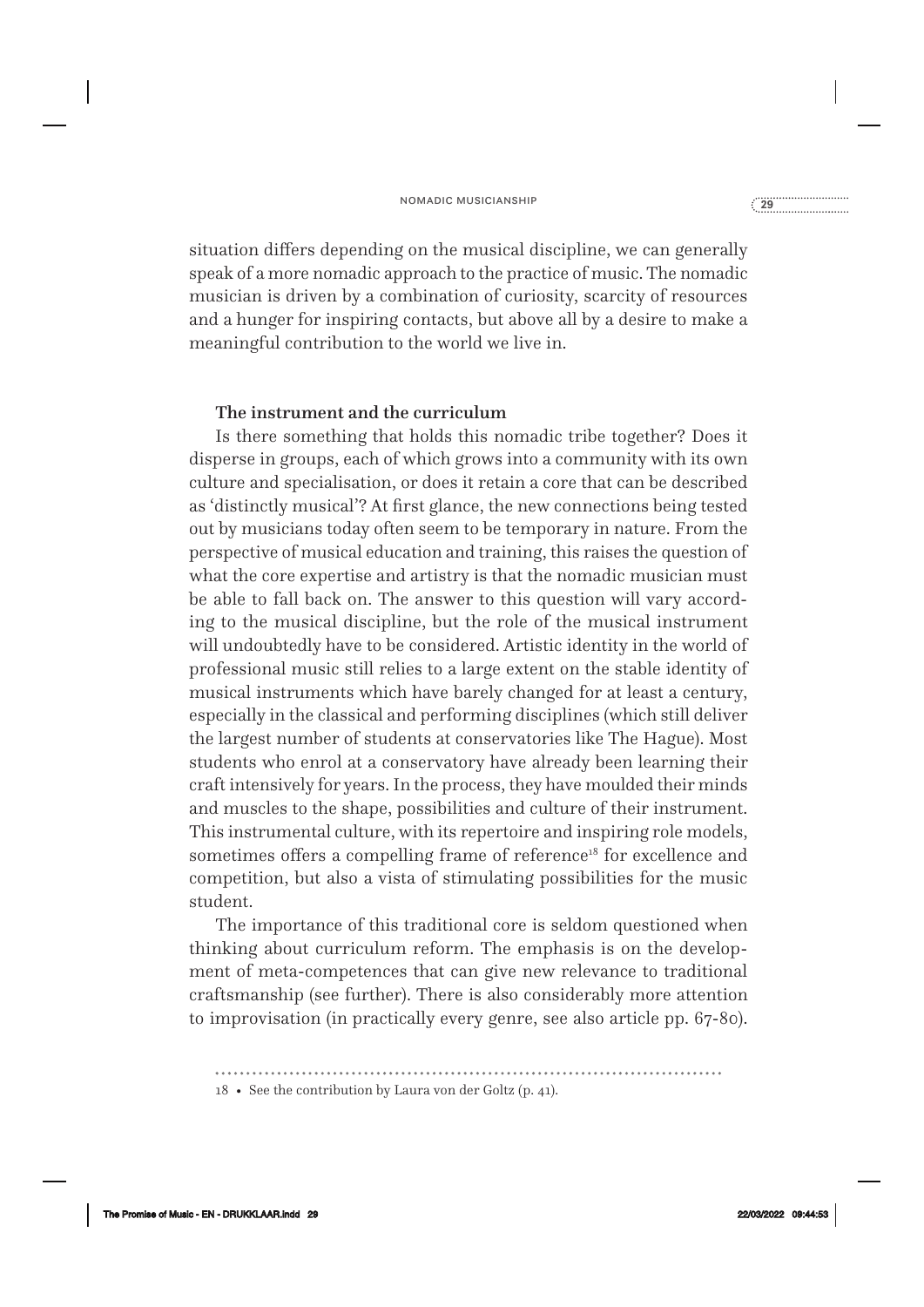### paul craenen **30**<br> **paul craenen 30**

The latter indicates the need to make traditional craftsmanship more flexible. Nevertheless, as pressure on the curriculum increases under the influence of cultural and social developments, the position, nature and space for instrumental training in music education are likely to be increasingly questioned. Students say this themselves when describing their motivation. They observe it is no longer enough to be the best performer on their instrument. They are seeking personal development in a broader sense.<sup>19</sup>

We also see the emerging tension around instrumental craftsmanship elsewhere in this publication, particularly where the focus is not solely on the artist's perspective, as in relation to education. How well should a music teacher be able to play an instrument? Programmes make different choices in that respect, but changing requirements and expectations in education and society are obviously forcing them to adapt to the social context in which music teachers operate (see article pp. 125- 36). This pressure from society also applies to other music programmes. When the professional field of the performing musician moves outside the concert hall, the classical concert audience cannot continue to be the only frame of reference. Benchmarks in a music programme that are regarded as unwavering could then begin to shift. The same applies when music creation becomes less dependent on a recognisable instrumental identity. Composer and guitarist Aart Strootman argues that a more fluid instrumental design could also lead to more democratic interactions between composer, instrument builder and performer (see article pp. 89-98), and consequently to a different assignment of roles in the music landscape. How will conservatories deal with these changing possibilities and orientations?

#### Project-driven reorientation

I currently see three general, often complementary features of a reorientation of the curriculum policy in conservatories. The first is today's emphasis on the aforementioned meta- competences. These can range from problem- solving, reflective, communicative or collaborative

<sup>19 • &#</sup>x27;Nowadays, surviving on the music scene requires more skills than just playing a musical instrument well' (anonymous master's student, guitar, 2020)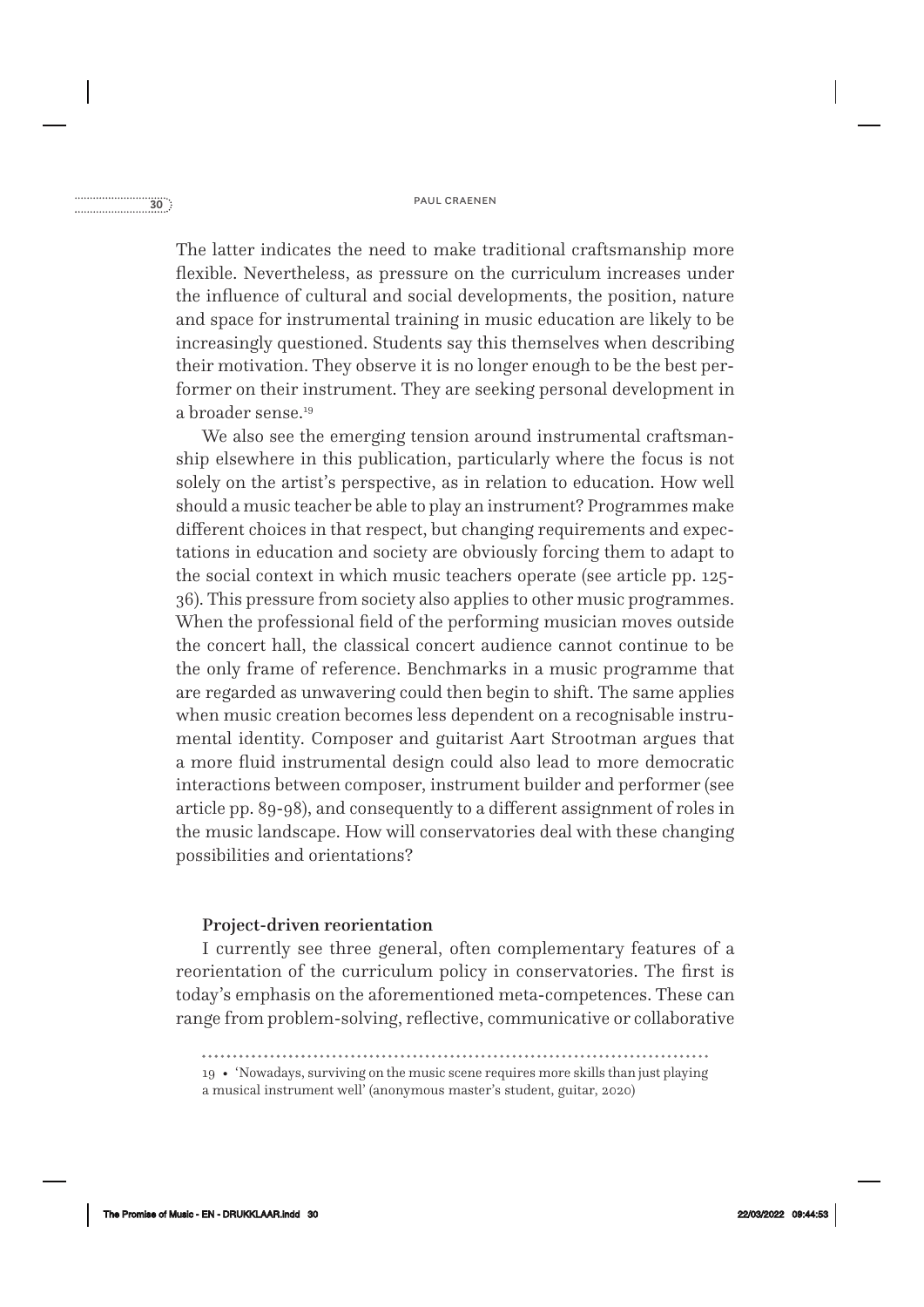### nomadic musicianship **<sup>31</sup>**

skills (Rumiantsev et al., 2020) to a more 'world- oriented' citizenship and social engagement. There is an emerging tendency to reconcile public and social relevance conceptually with the familiar artistic craftsmanship (Gaunt et al., 2021). Gaunt proposes the term 'partnering values' for this concept, whereby the value of the canon and the creation of new work do not have to be in conflict and artistry, citizenship, artistic imagination and cultural or social entrepreneurship can go hand in hand.

Such proposals testify to a sense of urgency to make music programmes more responsive to the cultural reality and the moral and social concerns of our time. Nevertheless, it is also clear that new orientations cannot simply be an aggregation or combination of traditional values, skills and new competences. The pressure on the curriculum has reached its limits, as Marlon Titre puts it in 'Shock Therapy'. From a professional perspective, choices have to be made that could lead to the existence of new, context- related clusters of expertise, and perhaps ultimately also to new professional profiles and specialisations that could complement (or compete with) the existing ones. An example of this is the role that musicians could perform in the context of health care, performing at the bedside of patients or for people with dementia. The vulnerability and intimacy of making music in this context calls for an understanding of the situation and the needs of patients as well as the musical versatility and ability to improvise that is needed to engage in a dialogue with them through the music. The nineteenth- century ideal of musical autonomy can obviously no longer apply here. But a more personal manner of playing music and improvising does offer possibilities, as defined in the concept of 'person- centred improvisation' (Smilde, 2019). Here we see an example of interaction between general musical and social competences and context- specific skills that could lead to a new, specialised professional profile.

A second feature of the reorientation we are discussing is to be found in the greater responsibility being given to students to map out their own learning process. This suggests that the curriculum in higher music education can no longer prepare students for all the requirements of their future professional career. The integration of research into the curriculum is one way in which students at conservatories have already been partly the 'architect' of their own education for some time now.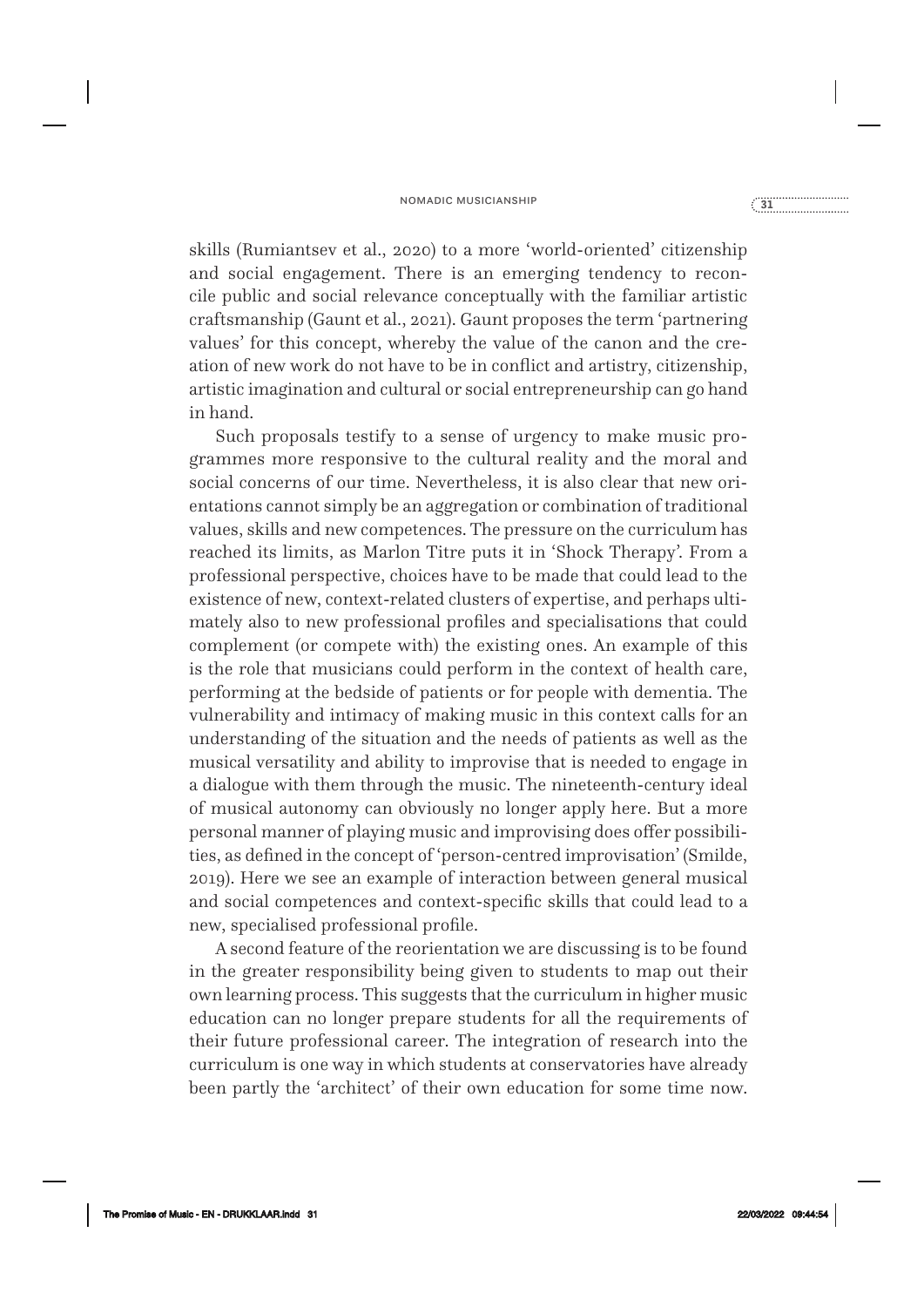### paul craenen **32**<br> **paul craenen 32**

After all, research is the ideal instrument for students to deepen their knowledge in an area of interest they have chosen themselves. A further step in this process is the trend of linking research more closely to artistic development in a personally defined development path. This also brings entrepreneurial or curatorial competences into play. Under the title 'professional integration,' master's students in The Hague are expected to design activities through which they can explore and test the professional potential of their development process.20 To that end, students undertake projects outside the Conservatoire, in neighbourhoods, hospitals and schools, on stage or in public spaces. The curriculum also includes participation in a 'boot camp,' during which the students spend a short period gaining practical experience by interacting with a specific environment as a musician.

In this project-driven approach, we find a third form of reorientation. 'Project- driven' alludes to the nomadic and temporary. However, if the educational programme itself becomes a nomadic project, how can it be representative of a later professional career? That brings us back to the question of what type of expertise music education programmes are supposed to guarantee. Where does the student's responsibility end and the institute's begin? What is needed besides the aforementioned metacompetences and improvisational skills that are intended to increase the student's musical versatility?

Obviously, in answering this question, the first aspect to be considered will be the main subject, and particularly its focus on craftsmanship. Few conservatories will be willing to dilute standards of professional excellence in order to permit a deepening of skills in other areas. As mentioned earlier, proponents of curriculum reform generally also see no conflict between the professional requirements of the traditional discipline and the integration of more worldly competences. Nevertheless, the increasingly project- driven nature of music programmes suggests a latent tension between elements that can be framed in disciplinary terms and others that can only be explored through project work. An important challenge in future curriculum innovation will therefore be

**20 •** Since the 2019-2020 academic year, the various elements of the master's programme at the Royal Conservatoire The Hague have been combined in a 'Master Project'. See Amaral (2021) for a detailed discussion.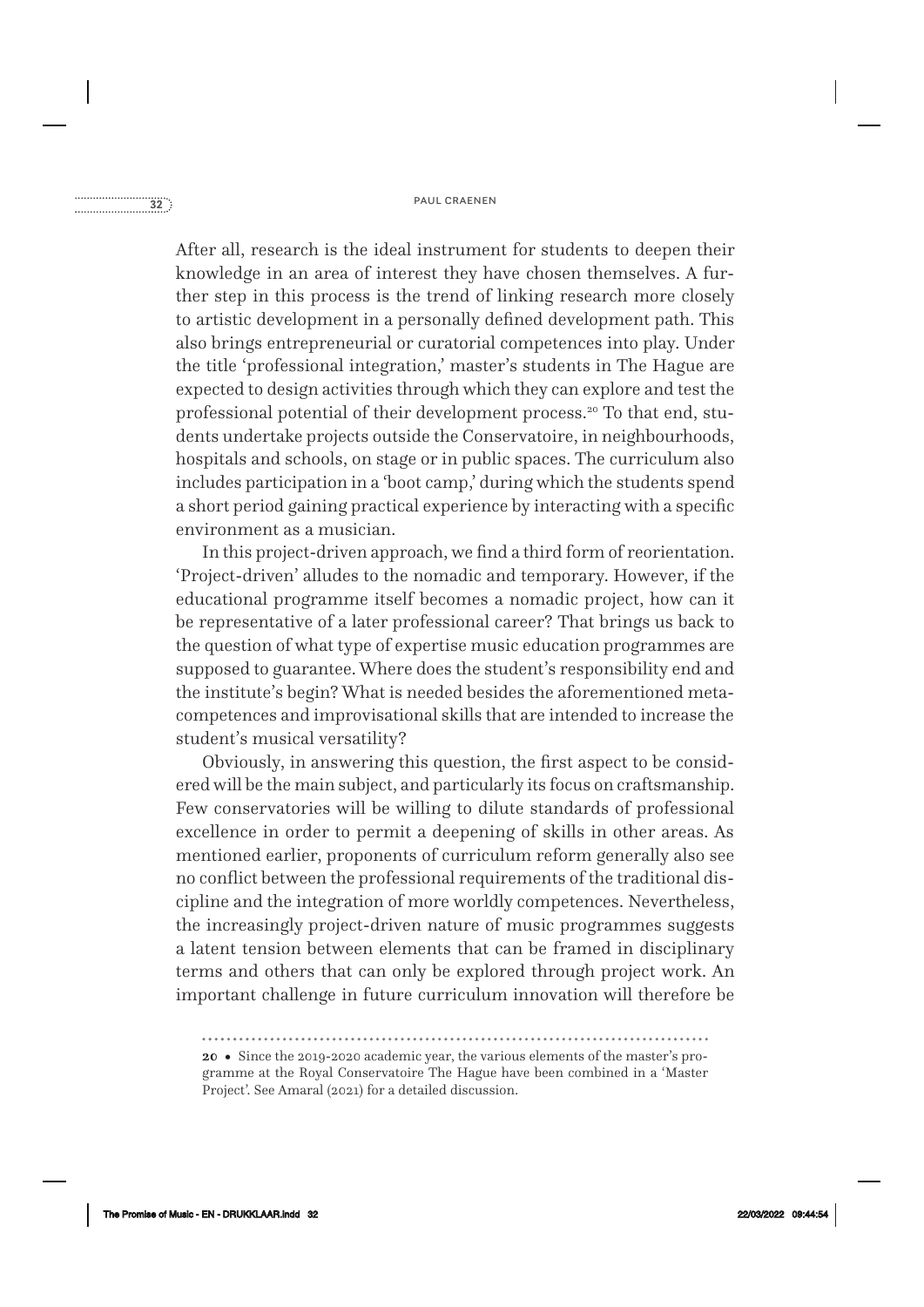to refine the conceptualisation and delineation of the professional skills and insights that can be acquired through project- driven learning. These will have to be elements that are more concrete than the aforementioned meta-competences, but at the same time not so specific that they are only applicable to a local or particular situation.

#### Do it Yourself / Do it Together

Curriculum reforms at conservatories that devote themselves to more student- centric and project- driven learning are still too much in the experimental phase to properly evaluate their impact on professional music practice. But it is worth distinguishing two characteristic aspects of project- driven learning in higher music education. We could describe the first as a DIY or autodidactic perspective. Many music makers today operate in multidisciplinary or transdisciplinary domains. In creating music they are not only the composer, but also the designer, mediator, text writer, director or instrument builder. In that respect, autodidacticism often plays an important role. That choice can be pragmatic and/or aesthetic. Making personal choices and accepting risk is sometimes the quickest way of creating something without having to make too many artistic compromises. It can accelerate, deepen and radicalise the creative process. Judging by the earnestness with which some music makers integrate new technologies and applications, an autodidactic approach does not necessarily lead to non- committal amateurism. Even in the past, important musical innovations were often brought about by musicians who circumvented the norms of their discipline and discovered new musical insights and new ways of playing music by trial and error. A good example of this is to be found in the instrumental research by the pioneers of the Early Music movement half a century ago, as described by Johannes Boer in 'The Promise of Authenticity'.

Curriculum reforms targeted mainly at the student's sense of ownership and responsibility indirectly encourage an autodidactic mentality. In time, that could strengthen the 'undisciplining' that we see signs of everywhere today, which are leading to a music landscape where it is increasingly difficult to discern general trends. Autodidacts are perhaps slightly more likely to be found among creative artists than performers. From the perspective of curriculum design, the downside of the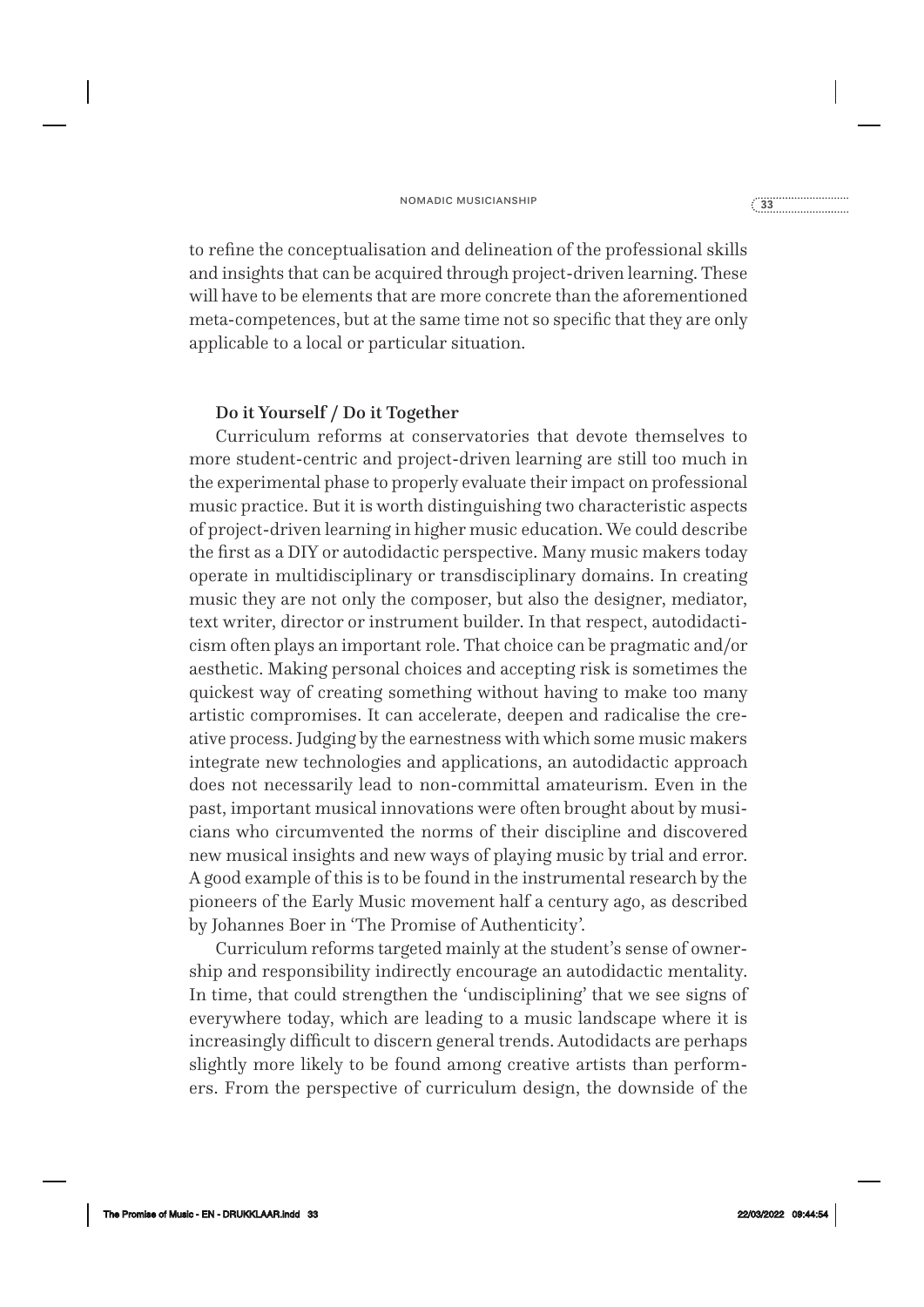autodidactic process is that a lot of time can be lost to difficult learning processes in which students have to discover for themselves what does or does not work.

However, project- driven approaches to the curriculum are also ideal for collaborative learning. Joint learning processes are a relatively new phenomenon in music programmes, which have historically been based mainly on the transfer of knowledge from master to apprentice. Nevertheless, we see a growing interest at institutes of higher music education in learning with and from one another, both among students themselves and more generally across the various music disciplines. At present this trend often takes the form of experimental 'pilots',<sup>21</sup> but it is also increasingly assuming a more structural form.<sup>22</sup> Cooperation with other artistic or academic disciplines is still in the experimental phase, although that is also starting to change in music programmes. Growing collaboration with universities and cultural partners on specific themes is leading to new 'communities of practice'. I gave the example earlier of a musician who works in a healthcare context. Other new clusters of expertise are to be found in contexts such as performing music in public spaces, in culturally diverse neighbourhoods and districts, and working with very young children or in digital and virtual environments. Emerging practices of this type can often build on many years of experiment and research and are quietly coming to occupy a place in conservatories as electives, specialisations or even specific programmes.<sup>23</sup>

<sup>21 •</sup> See also Susan Williams, Felix Schlarmann (2022). 'Learning Pods', *Research Catalogue* https://www.researchcatalogue.net/view/1162648/1162649/0/0. Accessed on 21 January 2022.

<sup>22 •</sup> For example, the 'Sonology Electroacoustic Ensemble' at the Royal Conservatoire is open to musicians from every department, and in the 2019-20 academic year a new course entitled 'Collaborative Music Making' was launched with a focus on various forms of improvisation and which is also open to musicians from every department.

<sup>23 •</sup> The European master's programme 'New Audiences and Innovative Practice' (NAIP), offered by the conservatories in The Hague, Groningen and Reykjavik, is designed for musicians who are primarily interested in reaching new audiences beyond the traditional contexts.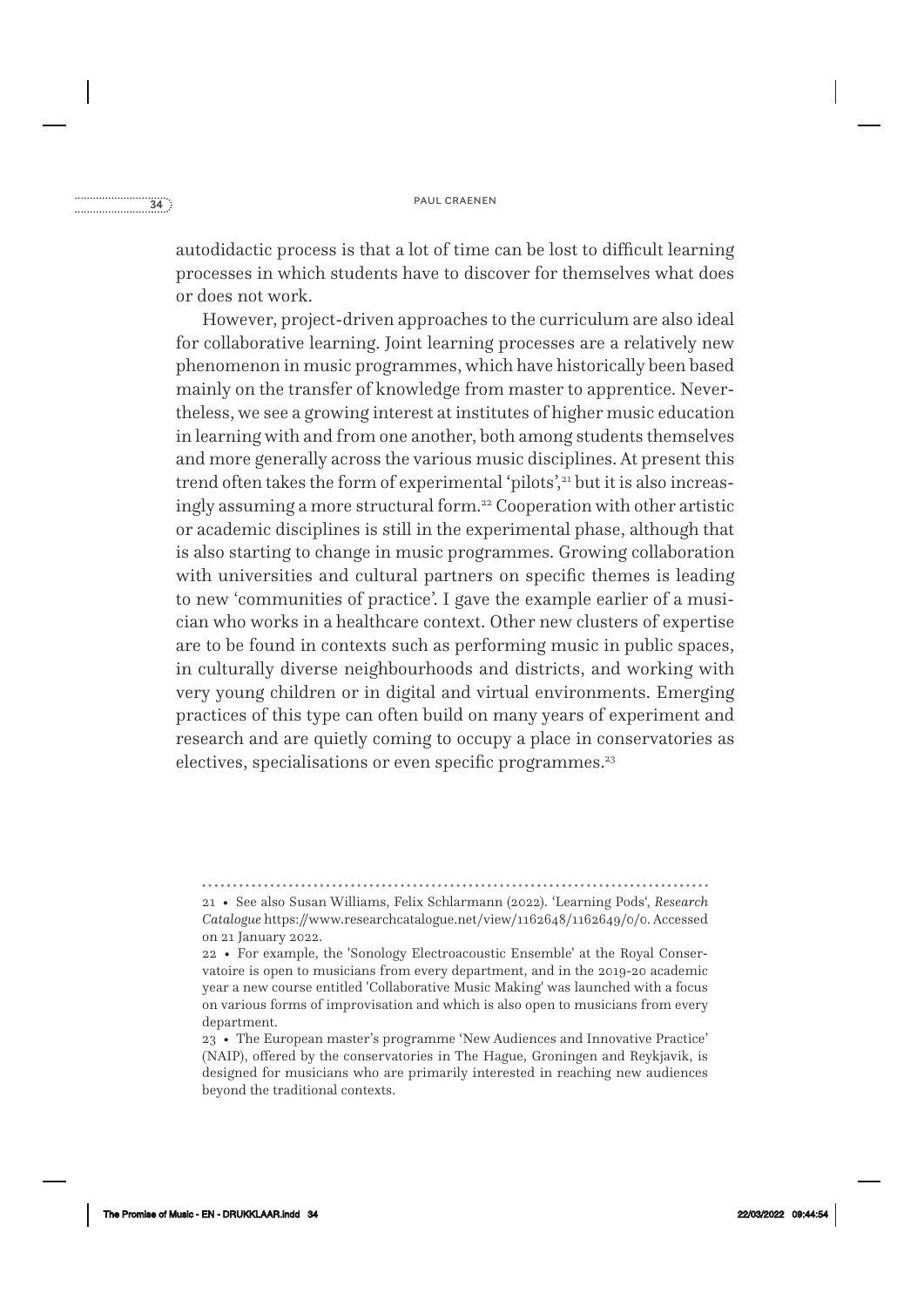#### New settlements

How do the nomadic musicians of the twenty- first century plot their itineraries? Is the hybrid and mobile nature of their practice – today encapsulated in the term 'portfolio career' – a lasting transformation, or should we rather expect musicians to form new musical settlements? And what role do music programmes play in this?

Conservatories, generally housed in grand buildings that exude institutional stability, are being transformed on the inside into semiresidential campsites where new groups of migrating musicians arrive every year. They pitch their tents there for several years, which gives them time to build up their strength, learn new skills for the road, stock up on supplies and gather the equipment they need for the next stage of their journey. Most of them come from valleys with rich musical traditions and are already advanced musicians. They have arrived at the conservatory along a clearly signposted path of music education, music competitions and programmes for talented musicians. It is to be expected, and perhaps hoped, that more travellers from other regions will join them at the conservatories: travellers who have arrived by different routes and probably also have different destinations in mind.

In recent years, governing bodies and coordinators have devoted considerable attention to the internal reorganisation of the campsite. There is greater mobility on the site and new, shared playing fields and practice grounds have been created. Camp fires have been lit around which students and teachers gather regularly to share experiences, reflect and explore, and plan their journeys together.<sup>24</sup> It seems the time has now come to turn our attention to the equipment the students take with them when they leave the campsite. This equipment must be robust, but must not hamper their mobility. Nor should their rucksacks be too full. Attention has shifted from the comprehensiveness of the equipment to the attitudes and techniques that enable nomadic musicians to survive in a wide variety of environments with a minimum of tools. At the same time, the growing importance of inclusivity means that travel packs

24 • The conservatoire in The Hague has adopted the concept of 'master circles,' where students meet every month to discuss progress on their Master Project with each other, guided by a 'master circle leader'. See Amaral (2021) for more details.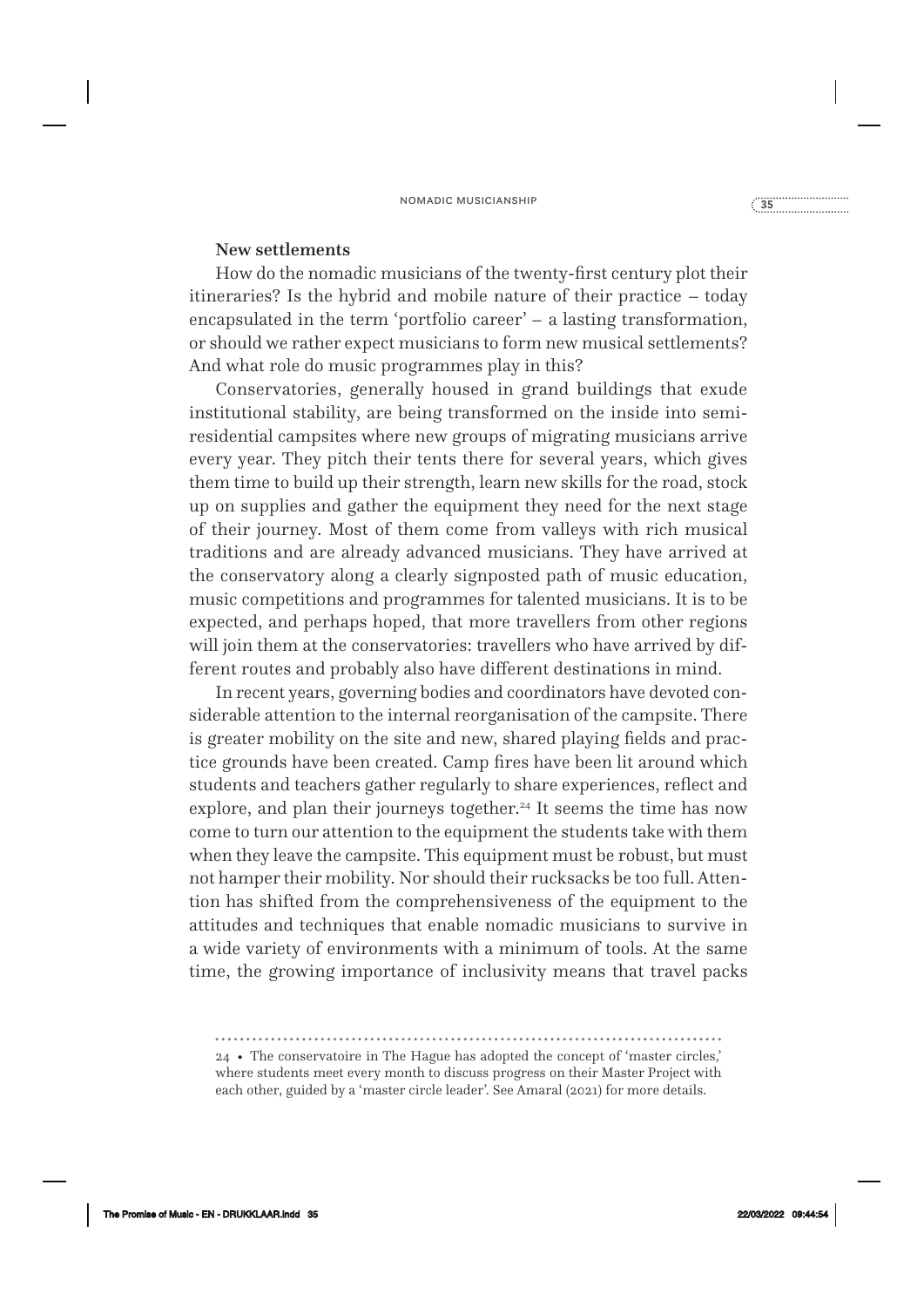must be designed to meet the needs of every individual traveller and their possible destinations.

Diversification has practical limits, however. Designers of innovative curricula should therefore commit to new travel equipment that takes account of diversity, but can also be widely enough used. And that calls for confidence in the musical material. Despite the isolated position of art music today, the contributions in this book reflect a belief that music cannot be imprisoned within a particular discipline or pinned down by its cultural and historical origins. They resound with a confidence that something in music has both a nomadic capacity and a potential to adapt to new locations and their inhabitants in such a way that new musical biotopes can emerge.

Behind that mutability and shareability lies a promising challenge for today's professional musician. At the beginning of this article, I cited the autonomous character of art music as one of the reasons for its current cultural isolation. However, in the autonomy of music lie both its formal abstraction and its directness. Music needs little mediation to captivate listeners and makers. That is because it is primarily a sensory and physical experience ('a matter of pure perception' in Pater's words) that stimulates the individual's imagination. Music may not be a universal language, but in its physical directness we recognise human receptiveness to resonance and interaction through sound. Clearly, training and familiarity with certain characteristics of music can lead to significant personal and cultural differences in the way people listen. Nonetheless, there are examples – rare, but always a source of inspiration – where music 'bursts in' unexpectedly like an uninvited guest, even among those who are unfamiliar with it. In these ideal cases, music outpaces language and makes its impact felt before any explanation can be given. Paradoxically, these 'overwhelming' experiences are precisely what may prompt discussion of music (Craenen, 2021) or even motivate a life-changing decision to pursue a career in music.<sup>25</sup>

Characteristics of music that refer to a directly communicative or resonating experience,<sup>26</sup> linked to relative abstraction and autonomy, are

<sup>25 •</sup> Also read the testimonial by Julia Pallanch (p. 15).

<sup>26 •</sup> It would take us too far here to address the question of whether, how and why certain types of music possess a greater or more general potential to resonate than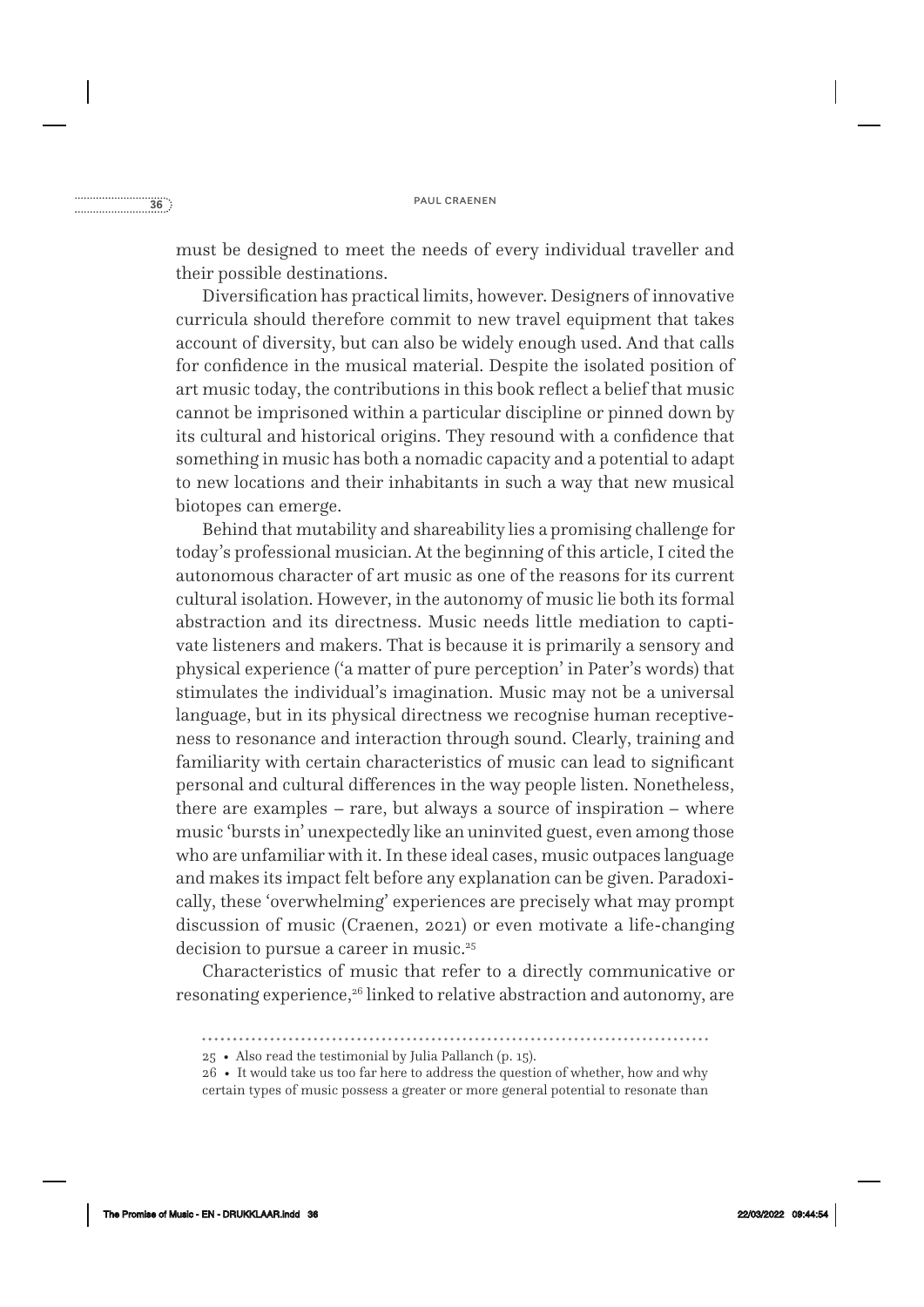### nomadic musicianship<br> **37**<sup>2</sup><br> **37**<sup>2</sup><br> **37**<sup>2</sup>

not necessarily a hindrance in today's world. On the contrary: they offer a potential for connectivity where other cultural expressions come up against the barbed wire of identity, heritage and ownership. The musical past, and not least that of jazz and so- called 'world music', teaches us that musical resonances refuse to be held back by such obstacles. Whereas a Romantic and idealistic vision holds that music cannot be captured in language, an updated interpretation might be that music can be shared, but never be definitively appropriated or explained away. In its indeterminacy and directness lies an opening, an invitation to engage in shared listening and an ongoing process of new creation. We hear an awareness from teachers and students that this invitation to shared listening and creation is precisely what is at stake in art music today. To whom is this invitation addressed? How is it formulated and where does it meet with a response? How does it express the urgencies of our time? To what mutations in music practice might it lead and what are the implications for higher music education? It is up to the conservatories and music institutions to help create the environments that can dream up resonant answers to these questions.

#### Bibliography

- Abbing, H. (2002). *Why are artists poor: the exceptional economy of the arts.* Amsterdam: Amsterdam University Press.
- Abbing, H. (2009). *Van Hoge naar Nieuwe Kunst.* Groningen: Historische Uitgeverij Groningen.
- Adorno, T. (1941). On Popular Music. *Studies in Philosophy and Social Science, 1941*(9), 17-48.
- Adorno, T. (1976). *Introduction to the Sociology of Music.* New York: The Seabury Press.
- Amaral, H. (2021). The Master Project: A Student- Centred Approach to the 2nd Cycle Degree. *Latimpe*. Accessed on 4 November 2021, via https://latimpe.eu/ the- master- project/
- Barthes, R. (1977). Musica Practica. *Image, Music, Text* (149-154). London: Fontanta Press.

others, as today's beat- based forms of music appear to suggest. What we mainly wish to stress here are the openings that music in all its guises offers for various forms of personal or collective interaction.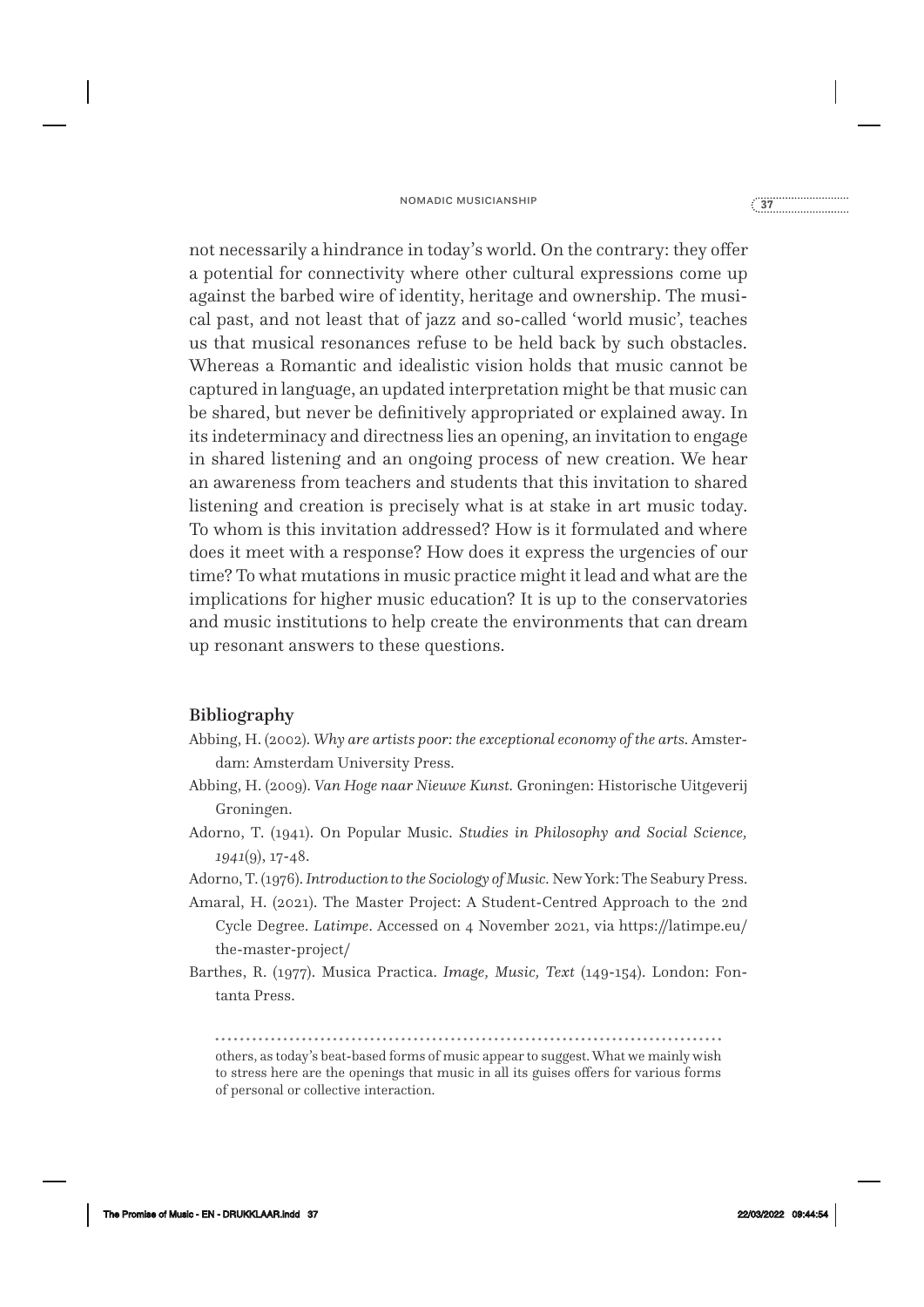- Blanes, H. (2019). *The Improvisational Ear: How to build improvisational language through the study of speech* (Master's thesis). Accessed on 7 November 2021, via https://www.researchcatalogue.net/view/393791/588232
- BNNVARA. (2021, 21 October). Muziekschool in mineur [television programme]. *Zembla*. Accessed on 3 November 2021, via https://www.bnnvara.nl/zembla/ artikelen/muziekschool-in-mineur
- Bonds, M. (2006). *Music as thought: Listening to the symphony in the age of Beethoven.*  Princeton: Princeton University Press.
- Bourdieu, P. (1979). *La Distinction: Critique du jugement sociale.* Paris: Les éditions de minuit.
- Ciciliani, M., Lüneburg, B. & Pirchner, A. (Eds.). (2021). *Ludified.* Berlin: Green Box Kunst Editionen.
- Craenen, P. (2014). *Composing under the Skin.* Leuven: Leuven University Press.
- Craenen, P. (2021). Van Luisterverschil naar Luisterbereidheid. In A. de Vugt & T. de Baets (Eds.), *Muziekpedagogiek in Beweging. Typisch Muziek!* (25-37). Leuven: Euprint.
- Gaunt et al. (2021). Musicians as "Makers in Society": A Conceptual Foundation for Contemporary Professional Higher Music Education. *Frontiers in Psychology* (12). Accessed on 7 November 2021, via https://www.frontiersin.org/ article/10.3389/fpsyg.2021.713648
- Gyselinck, W. (2017). Innige deelneming: Is de klassieke concertvorm ten dode opgeschreven? *Rekto Verso*. Accessed on 7 November 2021, via https://www. rektoverso.be/artikel/innigedeelnemingisdeklassiekeconcertvormtendodeopgeschreven
- Gyselinck, W. & Hillaert, W. (2016). Klassieke muziek zoekt minder klassiek publiek. *Rekto Verso.* Accessed on 7 November 2021, via http://18.197.1.103/artikel/ klassieke- muziek- zkt- minder- klassiek- publiek
- Holland Festival (2021). *Klassieke Muziek en 'serious games' in een radicaal luisterlabyrinth*. Accessed on 7 November 2021, via https://www.hollandfestival.nl/nl/ programma/2021/luistermutant-2021/
- Hübner, F. (2014). *Shifting Identities: The Musician as Theatrical Performer.* Amsterdam: International Theatre and Film Books.
- Leino, T.O. (2021). Performing and Audiencing Profound Boredom in *Euro truck Simulator 2 Multiplayer*: an existential- ludological perspective on computer games and performance. In M. Ciciliani, B. Lüneburg, & A. Pirchner (Eds.), *Ludified* (p. 125-138). Berlin: Green Box Kunst Editionen.